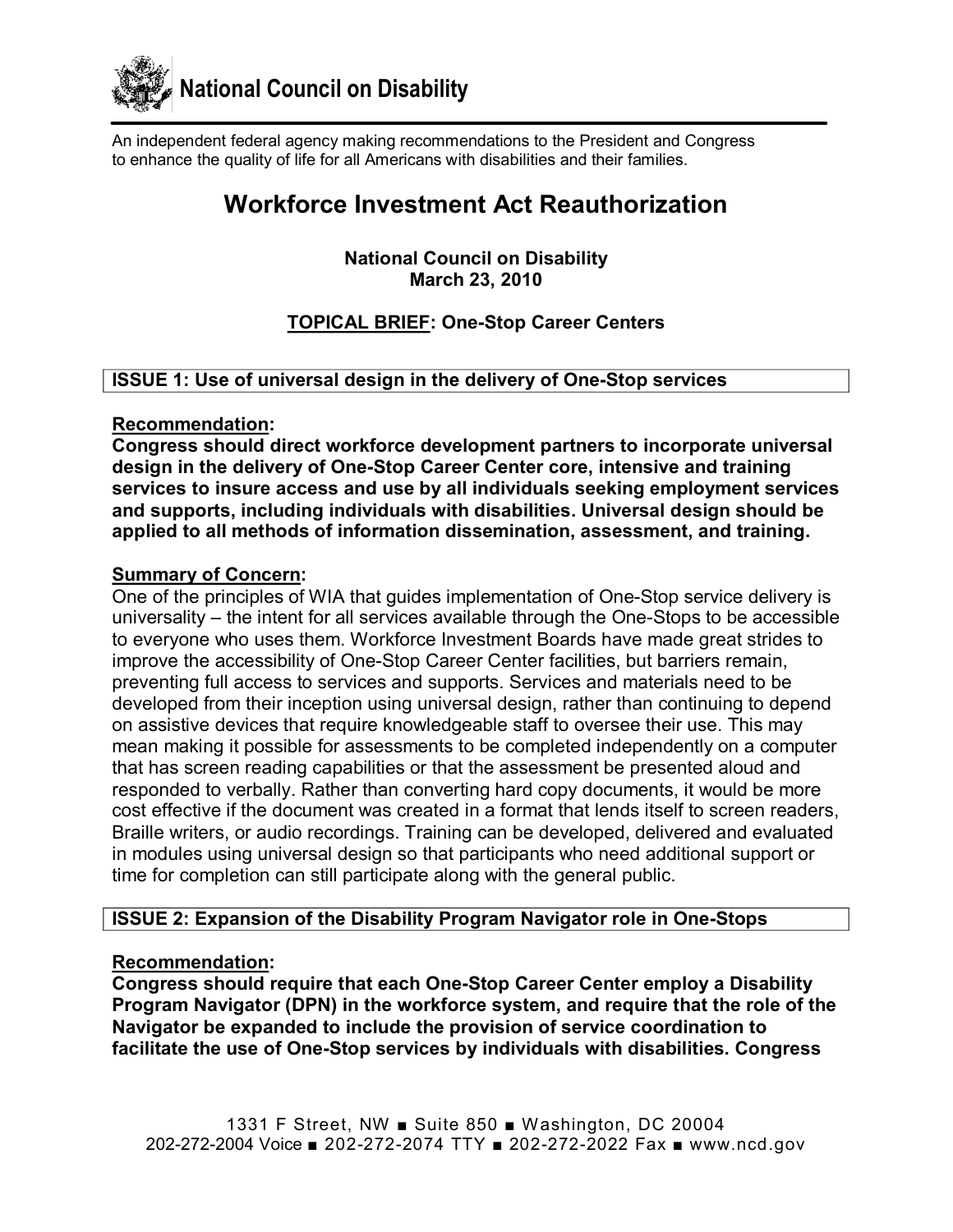**should dedicate funding to support the DPNs and require that qualified individuals with disabilities be given hiring priority for vacant DPN positions.** 

## **Summary of Concern:**

DPNs were envisioned to assist people with disabilities to navigate through what is often perceived as a complicated employment service delivery system. Individuals who do not have the assistance of a VR counselor often need ongoing coordination of employment related support services. Currently, there is not a mandate for Disability Program Navigators (DPN) to be located in One-Stop Career Centers. Through a joint funding initiative of the Employment Training Administration (ETA) and the Social Security Administration (SSA), DPNs have been in One-Stops in 42 states and territories for several years, but this does not mean that every One-Stop in these states has a DPN, nor that the DPNs in place can keep up with the demand for facilitating access to services for people with disabilities who are seeking workforce system services. Furthermore, DPN funding is not secure, as it currently depends on a funding allocation by two different federal agencies. Should Congress require DPNs, One-Stop administrators will need direction for hiring them. People with disabilities who have experience using One-Stops are a logical source for filling newly-created positions.

## **ISSUE 3: Participation credentials for when completion criteria cannot be met**

## **Recommendation:**

**Congress should direct ETA to conduct a demonstration project in which individuals earn credentials of completion after finishing each key portion of** training programs offered through One-Stop Career Centers. These credentials **would be made available to all people as a form of documenting the skills and competencies successfully demonstrated to date.** 

# **Summary of Concern:**

One-Stop Career center training programs may include requirements or time limits that are difficult if not impossible for some people with disabilities, to complete. For example, a single program requirement that necessitates demonstration of physical dexterity or endurance should not preclude an individual with a particular physical disability from obtaining documentation of partial completion when that individual has otherwise satisfactorily met all the rest of the program's requisites. Establishing a system whereby each individual participant is provided with documentation of incremental as well as partial program completion would provide built-in flexibility to recognize the skills and competencies gained through a training experience. For some people, for whom industry certification or graduation from a college degree program is not possible, such documentation may prove a useful tool in articulating skills proficiency to a prospective employer. Employers look at credentials when hiring new employees, so having some type of certification would provide verification that the job applicant has earned a particular level of skill proficiency. It is not known what a partial credential/certification of training would look like, nor is it known the extent to which such a certification would assist an individual in obtaining employment. Therefore, a demonstration project is a sensible method to obtain this information before requiring it of the One-Stops.